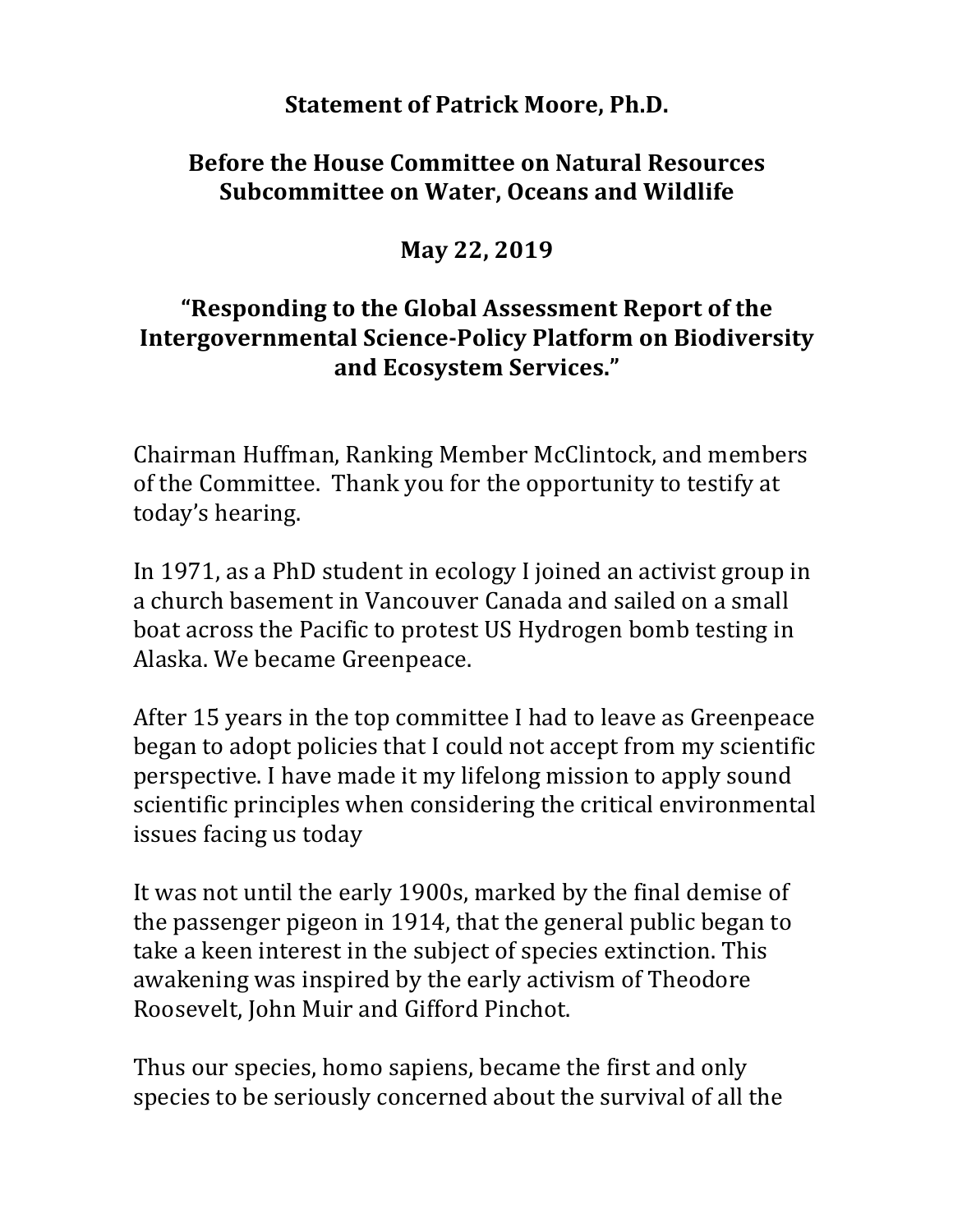other species on this Earth, to the best of our knowledge the only home for life in the universe.

As a result of this now international concern, institutions have been created to identify endangered species and to develop programs to prevent their extinction and to ensure their longterm survival.

As a result, in the past century, there has been a marked decline in the number of extinctions as these programs have been implemented and have been largely successful, as these graphs clearly demonstrate. Fewer than 900 extinctions have been documented in the 500 years since 1500 AD. About 95 percent of them were on islands.

In February 1999, National Geographic published a chart showing the five major extinction events during the past 600 million years. It clearly shows that the number of taxonomic families of life have steadily increased despite great cataclysms such as asteroid impacts and massive volcanic eruptions.

The accompanying text warned of a Sixth Mass Extinction driven by humanity. Number 6 on the graph notes that beetles, amphibians, birds and large mammals are the hardest hit. I asked the editors, "Why does the line turn fuzzy at the end"? I knew that no entire taxonomic families have gone extinct in modern times. They replied, but did not explain the fuzziness. The downturn at the end of the graph is bogus.

There is good paleontology for the five major extinctions, during which 50-90 percent of all existing species became extinct. There is zero evidence that any such event is occurring now or has even begun to occur.

Human-caused extinction began in earnest when our ancestors went out of Africa and colonized other lands. The species in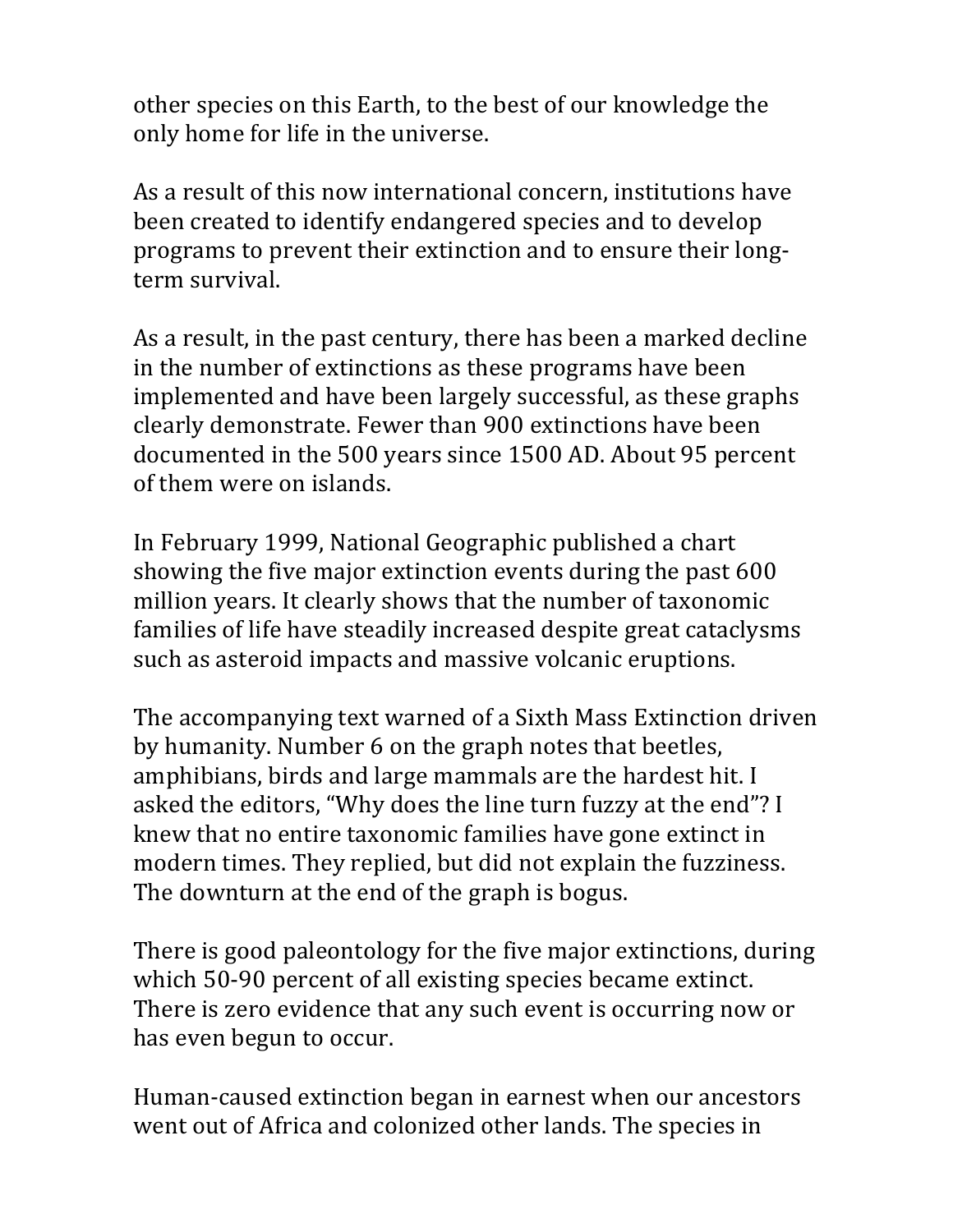those regions had not evolved in the presence of humans and many did not survive the experience. Australia 60,000 year ago, the New World 15,000 years ago, New Zealand 1200 years ago. All the islands colonized by Europeans from year 1500 on suffered pulses of extinctions, mainly due to overhunting and introduced species of predators and disease.

There are three primary causes of species extinction by humans.

- 1. Overhunting for food and purposeful eradication of pests. The dodo bird on Mauritius, the passenger pigeon, the Carolinian parakeet in the US south, and the mastodon are typical examples
- 2. Massive clearing of native ecosystems for food and fiber production. Vast fields of corn are grown for biofuel due to "green" priorities. Equally vast expanses of land have been converted to palm oil plantations for biodiesel. The same is true of massive solar farms covering land that could be rich in native species. These policies should be reconsidered.
- 3. The introduction of exotic predators, such as rats, cats, foxes and snakes, especially on islands where this has been the greatest cause of extinction in recent centuries. This has abated somewhat as particularly vulnerable species are already extinct and those remaining are either not vulnerable or are protected by programs aimed at their survival and recovery.

The IBPES claims there are 8 million species. Yet only 1.8 million species have been identified and named. Thus the IBPES believes there are 6.2 million unidentified and unnamed species. Therefore one million of the unknown species could go extinct overnight and we would not notice it because we would not know they had existed.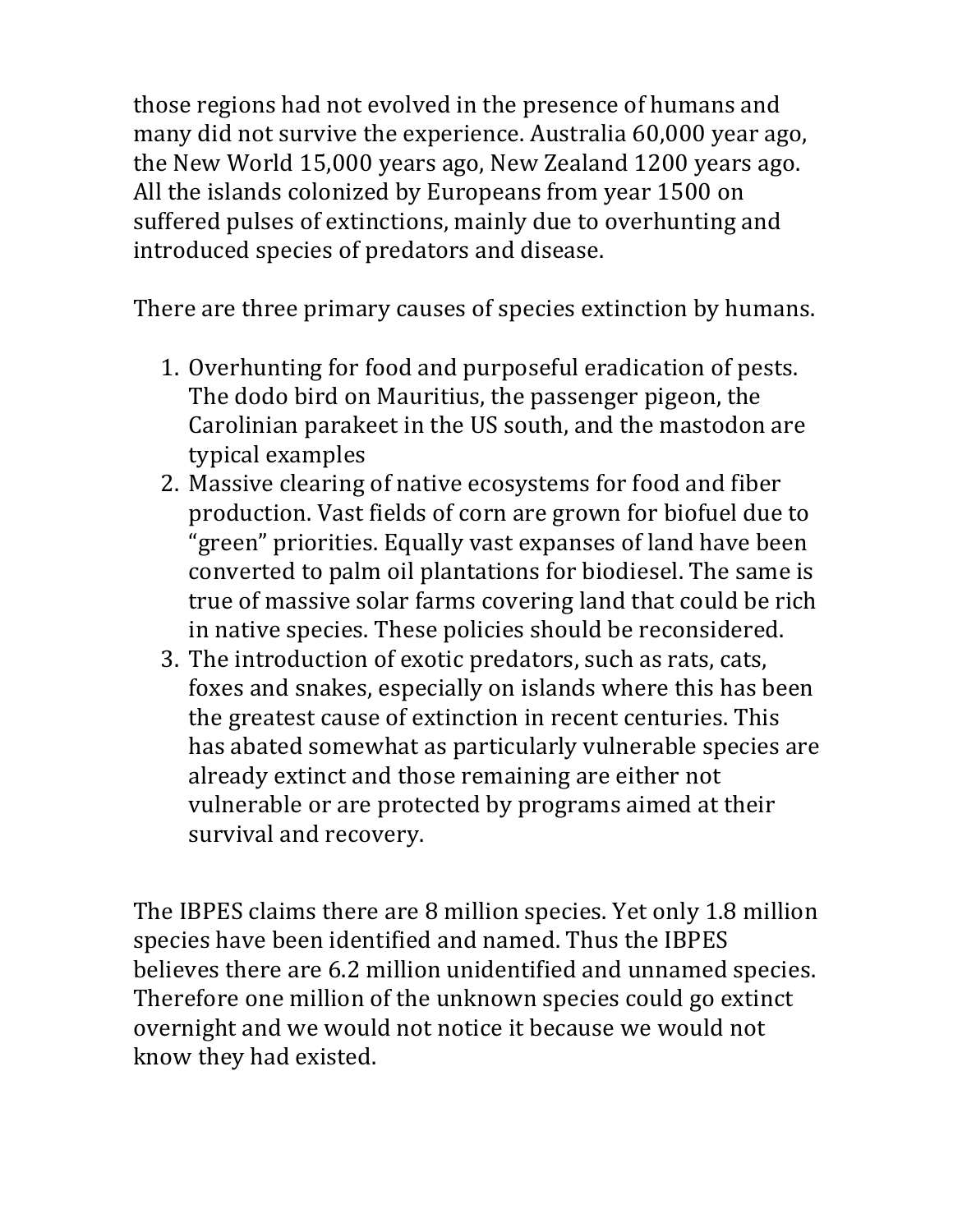This is highly unprofessional. **Scientists should not, in fact** cannot, predict estimates of endangered species or species **extinction based on millions of undocumented species.**

This is not a new phenomenon. The so-called **Sixth Great Extinction** has been predicted for decades. It has not come to pass, similar to virtually every doomsday prediction made in human history.

**The International Union for Conservation of Nature** is the only international observer organization in the UN General Assembly with expertise in issues concerning the environment, specifically biodiversity, nature conservation and sustainable natural resource use.

The IUCN estimates that fewer than 28,000 species are threatened with extinction today. The IBPES estimate is one million species. The IUCN estimate is based on real species with Latin names. The IBPES estimate is largely based on unknown species with no names.

My organization, the CO2 Coalition, finds the IUCN findings on biodiversity and endangered species to be far more credible than those of the IBPES.

It is clear that the highly exaggerated claims of the IBPES are not so much out of concern for endangered species as they are a front for a radical political, social, and economic "transformation" of our entire civilization. Their recommendation for an end to economic growth alone condemns the developing world to increased poverty and suffering, and economic stagnation in the developed countries.

Appealing to the "green" urban class they recommend "urban agriculture and rooftop gardens" as part of their "transformational" agenda. No mention is made of eliminating